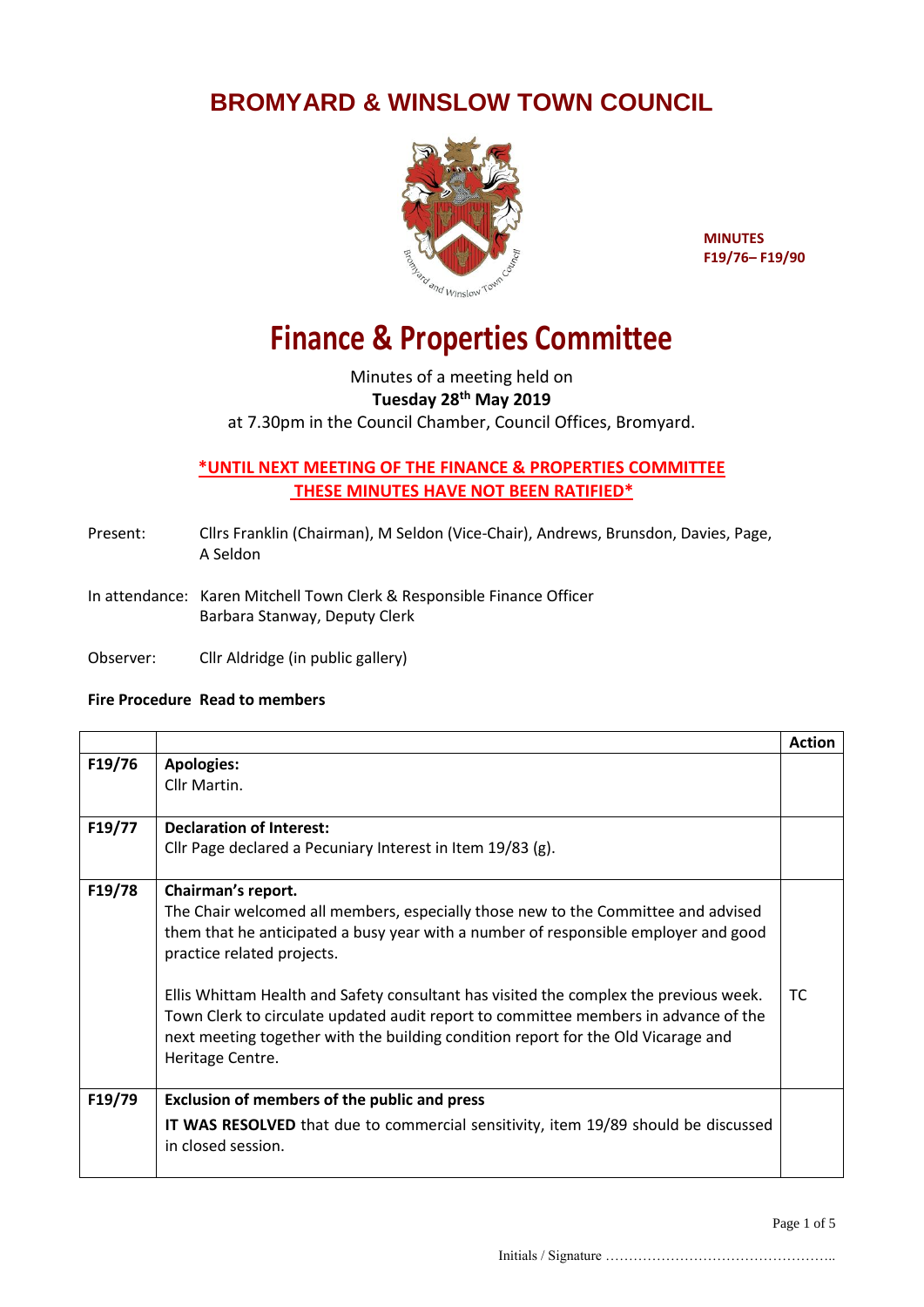| F19/80 | <b>Minutes:</b>                                                                                     |                                                                                                 |            |  |
|--------|-----------------------------------------------------------------------------------------------------|-------------------------------------------------------------------------------------------------|------------|--|
|        | <b>IT WAS AGREED</b> to amend the Minutes of the last meeting held on Monday 8 <sup>th</sup> April  |                                                                                                 |            |  |
|        | 2019.                                                                                               |                                                                                                 |            |  |
|        |                                                                                                     |                                                                                                 |            |  |
|        |                                                                                                     | IT WAS RESOLVED that the Minutes be approved as a correct record.                               |            |  |
| F19/81 | <b>Report on Repairs and Renewals &amp; Lengthsman</b>                                              |                                                                                                 |            |  |
|        |                                                                                                     | Members were advised that:                                                                      |            |  |
|        |                                                                                                     | F19/40 Repairs and Renewals – Sash window repairs completed $1st$ May 2019<br>$\bullet$         |            |  |
|        |                                                                                                     | F19/75 Refurbished public toilets re-opened to the public 8 <sup>th</sup> May 2019<br>$\bullet$ |            |  |
|        |                                                                                                     | F19/33 CCTV Installation of new cameras completed 15 <sup>th</sup> May 2019<br>$\bullet$        |            |  |
|        |                                                                                                     | F19/51 Tree Works, all completed<br>$\bullet$                                                   |            |  |
|        |                                                                                                     | F19/60 Temporary repair made to lamp post in Tenbury Road Car Park<br>$\bullet$                 |            |  |
|        | F19/69 Awaiting quote for remedial works required as a result of fixed wire<br>$\bullet$<br>testing |                                                                                                 |            |  |
|        |                                                                                                     | Road Repairs - Over-bonding had been completed and lifted area repaired;<br>$\bullet$           |            |  |
|        |                                                                                                     | payment taken by direct debit. The Clerk was instructed to check details of the                 | <b>TC</b>  |  |
|        | Direct Debit in place and the permissibility of alterations to payments taken by                    |                                                                                                 |            |  |
|        |                                                                                                     | Herefordshire County Council by such Direct Debit. Update on current position                   |            |  |
|        |                                                                                                     | to be given at June meeting                                                                     |            |  |
|        |                                                                                                     | F19/66 Closed Churchyard - Deputy Town Clerk met with Diocesan<br>$\bullet$                     |            |  |
|        | representative and Town Council's preferred contractor. Update on current                           |                                                                                                 |            |  |
|        |                                                                                                     | position to be given at June meeting                                                            | <b>DTC</b> |  |
|        |                                                                                                     | July 2019 - Decorators coming in to work in foyer and other areas<br>$\bullet$                  |            |  |
|        |                                                                                                     | Projector - awaiting installation of hard-wired connection                                      |            |  |
|        |                                                                                                     | Bench in Town Square - repair to broken slat being undertaken by Council                        |            |  |
|        |                                                                                                     | handyman                                                                                        |            |  |
| F19/82 | <b>Matters Arising - For information only:</b>                                                      |                                                                                                 |            |  |
|        |                                                                                                     | F19/59 Drains - position to be determined                                                       |            |  |
|        |                                                                                                     | F19/24 Ventrolla - Sash window remedial works completed                                         |            |  |
|        |                                                                                                     |                                                                                                 |            |  |
| F19/83 |                                                                                                     | <b>Finance:</b>                                                                                 |            |  |
|        | a)                                                                                                  | Income & Expenditure by Budget Heading -                                                        |            |  |
|        |                                                                                                     | IT WAS RESOLVED to accept item a for the month of April 2019.                                   |            |  |
|        | b)                                                                                                  | <b>Bank Reconciliation -</b>                                                                    |            |  |
|        |                                                                                                     | Cllr Brunsdon sign the bank reconciliation/statements.                                          |            |  |
|        |                                                                                                     | Withheld payments to be noted in future.                                                        | <b>DTC</b> |  |
|        |                                                                                                     | IT WAS RESOLVED to accept item b for the month of April 2019.                                   |            |  |
|        |                                                                                                     |                                                                                                 |            |  |
|        | c)                                                                                                  | <b>Top Sheet</b>                                                                                |            |  |
|        | IT WAS RESOLVED to accept item c for the month of April 2019.                                       |                                                                                                 |            |  |
|        | d)                                                                                                  | <b>Accounts for Scrutiny:</b>                                                                   |            |  |
|        |                                                                                                     | £                                                                                               |            |  |
|        |                                                                                                     | Adrian Hope<br><b>Tree Safety Works</b><br>$1,615.00 + VAT$                                     |            |  |
|        |                                                                                                     | <b>Balfour Beatty</b><br>Replacement Lamp Closed Churchyard<br>229.78 + VAT                     |            |  |
|        |                                                                                                     | B'yrd Comm. TransprtTown Clerk First Aid Training Course<br>$20.00 + VAT$                       |            |  |
|        |                                                                                                     | David James<br>Presentation Boxes - Past Mayor Badges<br>$15.00 + VAT$                          |            |  |

Initials / Signature …………………………………………..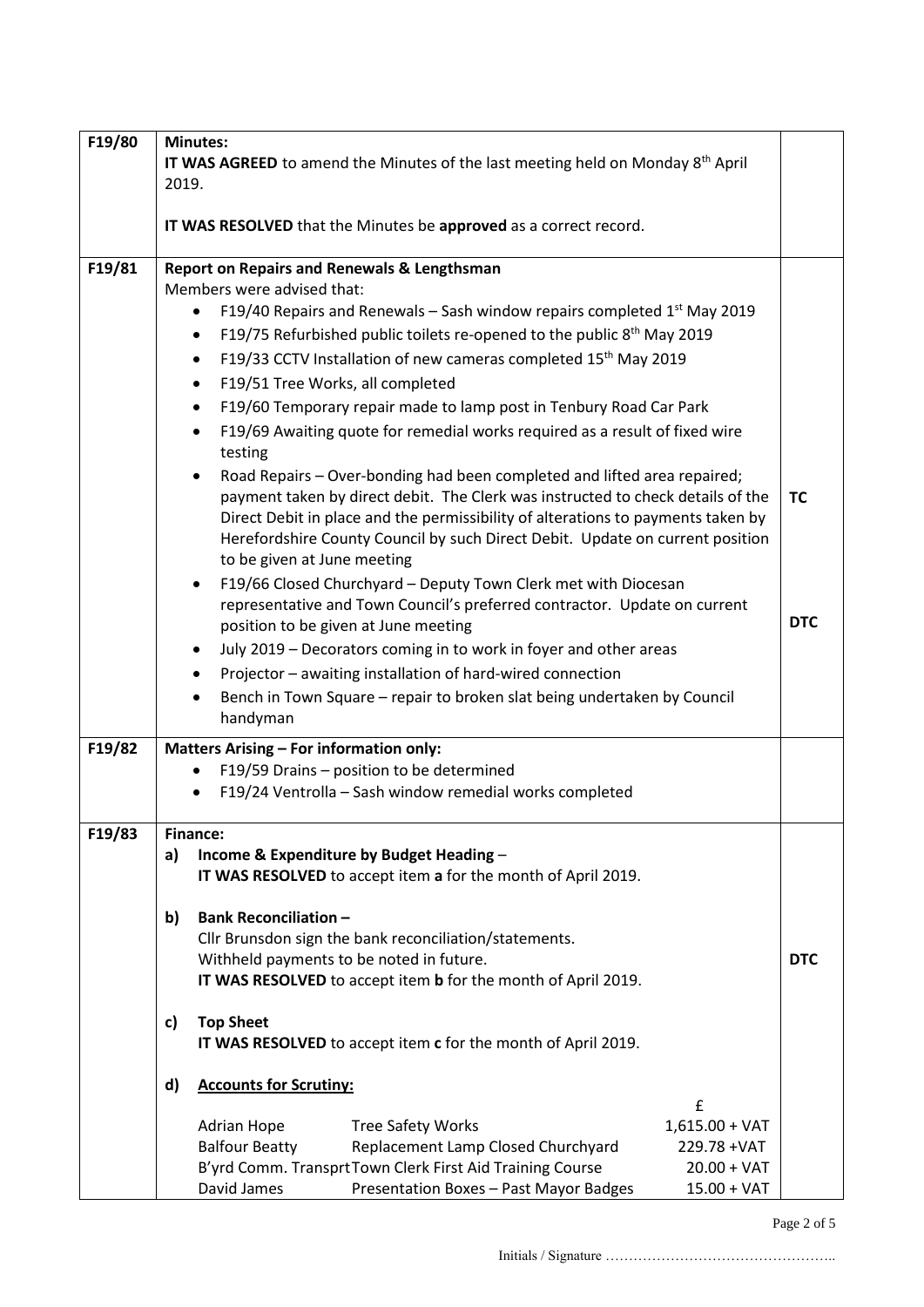|        |                                                                                                                                                                        |                                                        | Discrete Security Sol. CCTV System enhancements Car park                                        | $239.00 + VAT$   |  |
|--------|------------------------------------------------------------------------------------------------------------------------------------------------------------------------|--------------------------------------------------------|-------------------------------------------------------------------------------------------------|------------------|--|
|        |                                                                                                                                                                        |                                                        | Discrete Security Sol. CCTV System enhancements Complex                                         | 744.00 + VAT     |  |
|        |                                                                                                                                                                        |                                                        | Greendawn Account Internal Audit (1 <sup>st</sup> Visit)                                        | 291.20 + VAT     |  |
|        |                                                                                                                                                                        | Hereford C' Cncl                                       | Road surface repairs                                                                            | 3,424.30 + VAT   |  |
|        |                                                                                                                                                                        | <b>KT Gooch Ltd</b>                                    | <b>Public Toilet - Cleansing Supplies</b>                                                       | $329.20 + VAT$   |  |
|        |                                                                                                                                                                        |                                                        | Pettifers Ironmongers Supplies for complex & Public toilets                                     | 68.51+VAT        |  |
|        |                                                                                                                                                                        | Rocrest Ltd                                            | Public Toilet - Door Entrance System                                                            | $2,260.00 + VAT$ |  |
|        |                                                                                                                                                                        | Rocrest Ltd                                            | Public Toilet - Water heater + Sink                                                             | $1,250.00 + VAT$ |  |
|        |                                                                                                                                                                        |                                                        | Scty Lcl Council Clerks Annual Membership Town Clerk                                            | $247.00 + VAT$   |  |
|        |                                                                                                                                                                        |                                                        | Scty Lcl Council Clerks Annual Membership Deputy Clerk                                          | $196.00 + VAT$   |  |
|        |                                                                                                                                                                        | Ventrolla                                              | Old Vicarage sash window repairs                                                                | $6,261.42 + VAT$ |  |
|        |                                                                                                                                                                        | Wallgate Ltd                                           | Public Toilets - Hardware Supplies                                                              | $7,596.60 + VAT$ |  |
|        |                                                                                                                                                                        | Wallgate Ltd                                           | Public Toilets - Consumables                                                                    | $59.66 + VAT$    |  |
|        |                                                                                                                                                                        |                                                        | WPS Insurance Srvcs Insurance - Council Guard                                                   | $5,624.91 + VAT$ |  |
|        |                                                                                                                                                                        | <b>Contracts</b>                                       |                                                                                                 |                  |  |
|        |                                                                                                                                                                        | A & E Fire & Sec.                                      | Heritage Centre - Fire alarm monitoring 1 yr                                                    | $295.00 + VAT$   |  |
|        |                                                                                                                                                                        | A & E Fire & Sec.                                      | The Old Vicarage - Fire alarm monitoring 1 yr                                                   | $295.00 + VAT$   |  |
|        |                                                                                                                                                                        | Cannon Hygiene                                         | Sanitary Disposal                                                                               | $205.04 + VAT$   |  |
|        |                                                                                                                                                                        |                                                        | Freeman B'kping & AcPayroll Administration (Feb & Mar 2019)                                     | $60.00 + VAT$    |  |
|        |                                                                                                                                                                        | B Lane & Son                                           | Kempson Plyrs, Hedge Trm 12/02                                                                  | $312.00 + VAT$   |  |
|        |                                                                                                                                                                        | B Lane & Son                                           | <b>Grounds Maintenance</b>                                                                      | $1,165.00 + VAT$ |  |
|        |                                                                                                                                                                        | Loos-in-motion                                         | Hire of Public Toilets x 4 weeks                                                                | $496.00 + VAT$   |  |
|        |                                                                                                                                                                        | Loos-in-motion                                         | Hire of Public Toilets x 2 weeks                                                                | $248.00 + VAT$   |  |
|        |                                                                                                                                                                        | npower                                                 | Electric (Jan-Mar 19) Lamps                                                                     | $269.83 + VAT$   |  |
|        |                                                                                                                                                                        | npower                                                 | Electric (Jan-Mar 19) Lamp Sensor                                                               | $64.19 + VAT$    |  |
|        |                                                                                                                                                                        | npower                                                 | Electric (Jan-May 19) Lamp Sensor                                                               | $1.14 + VAT$     |  |
|        |                                                                                                                                                                        | <b>Talk Talk Business</b>                              | Comms                                                                                           | $32.12 + VAT$    |  |
|        |                                                                                                                                                                        | <b>Talk Talk Business</b>                              | Comms                                                                                           | $32.00 + VAT$    |  |
|        | IT WAS RESOLVED to accept item d for the month of April 2019.                                                                                                          |                                                        |                                                                                                 |                  |  |
|        |                                                                                                                                                                        | <b>Contracts</b>                                       |                                                                                                 |                  |  |
|        | e)                                                                                                                                                                     |                                                        |                                                                                                 | $254.68 + VAT$   |  |
|        |                                                                                                                                                                        |                                                        | West Mercia Energy Gas (28.02-31.03.19) Old Vicarage                                            | 227.28 + VAT     |  |
|        |                                                                                                                                                                        | <b>West Mercia Energy</b><br><b>West Mercia Energy</b> | Elec (28.02-31.03.19) Old Vicarage<br>Elec (28.02-31.03.19) Tenbury Rd Charging Pnt 26.20 + VAT |                  |  |
|        |                                                                                                                                                                        | <b>West Mercia Energy</b>                              | Gas (28.02-31.03.19) Heritage Centre                                                            | $98.08 + VAT$    |  |
|        |                                                                                                                                                                        | R Wilks                                                | Grounds Maintenance April 2019                                                                  | $1,126.30 + VAT$ |  |
|        |                                                                                                                                                                        |                                                        |                                                                                                 |                  |  |
|        |                                                                                                                                                                        |                                                        | IT WAS RESOLVED to accept item e for the month of April 2019                                    |                  |  |
|        | f)                                                                                                                                                                     | Report of monthly payments.<br>2019.                   | IT WAS RESOLVED that Cllr M Seldon sign for payments for the month of April                     |                  |  |
|        |                                                                                                                                                                        |                                                        |                                                                                                 |                  |  |
| F19/83 |                                                                                                                                                                        | consideration of the following item:                   | Having declared a Pecuniary Interest, Cllr Roger Page left the Chamber during                   |                  |  |
|        | Payment of 50% of the Mayor's allowance to the Chairman of the Council<br>g)<br>IT WAS RESOLVED to pay 50% of the Mayor's allowance to the Chairman of the<br>Council. |                                                        |                                                                                                 |                  |  |
|        | Cllr Roger Page returned to the chamber after F19/83 g) had been completed.                                                                                            |                                                        |                                                                                                 |                  |  |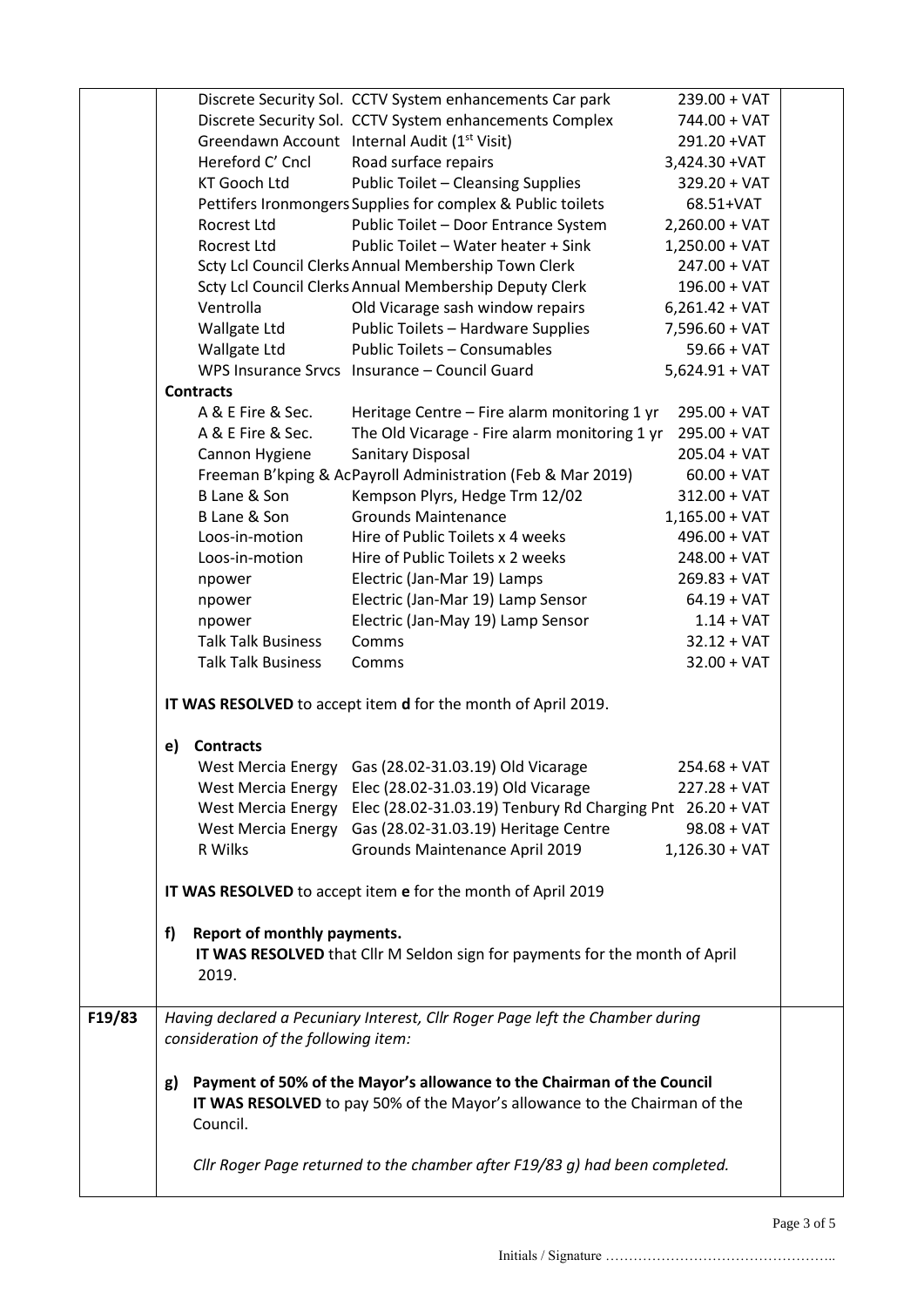| F19/84 | <b>Grant Applications</b>                                                                                                                                                                                                                                                                                                                                                                                                                                                                                                                                                                                                                                    |                                                                                                                                                                                                                                                                                                                                                                                                                                           |                 |
|--------|--------------------------------------------------------------------------------------------------------------------------------------------------------------------------------------------------------------------------------------------------------------------------------------------------------------------------------------------------------------------------------------------------------------------------------------------------------------------------------------------------------------------------------------------------------------------------------------------------------------------------------------------------------------|-------------------------------------------------------------------------------------------------------------------------------------------------------------------------------------------------------------------------------------------------------------------------------------------------------------------------------------------------------------------------------------------------------------------------------------------|-----------------|
|        | At this point in the meeting, Cllr Alan Seldon declared a non-pecuniary interest in item<br>F19/84, 1.<br>Members considered the following application for grant aid:                                                                                                                                                                                                                                                                                                                                                                                                                                                                                        |                                                                                                                                                                                                                                                                                                                                                                                                                                           |                 |
|        | 1. Bromyard Cricket Club                                                                                                                                                                                                                                                                                                                                                                                                                                                                                                                                                                                                                                     |                                                                                                                                                                                                                                                                                                                                                                                                                                           |                 |
|        |                                                                                                                                                                                                                                                                                                                                                                                                                                                                                                                                                                                                                                                              | IT WAS RESOLVED to approve a grant of £400.00 to Bromyard Cricket Club as<br>per their application for replacement ball stop netting.                                                                                                                                                                                                                                                                                                     | <b>TC</b>       |
|        |                                                                                                                                                                                                                                                                                                                                                                                                                                                                                                                                                                                                                                                              | 2. Bromyard Community Arts Group                                                                                                                                                                                                                                                                                                                                                                                                          |                 |
|        |                                                                                                                                                                                                                                                                                                                                                                                                                                                                                                                                                                                                                                                              | IT WAS RESOLVED to approve a grant of £200.00 to Bromyard Community Arts<br>group as per their application for signage and art materials the planned<br>ARTWALK event in July 2019.                                                                                                                                                                                                                                                       | <b>TC</b>       |
|        | 3.                                                                                                                                                                                                                                                                                                                                                                                                                                                                                                                                                                                                                                                           | Members discussed various ways in which the council might encourage more<br>grant applications.                                                                                                                                                                                                                                                                                                                                           |                 |
|        |                                                                                                                                                                                                                                                                                                                                                                                                                                                                                                                                                                                                                                                              | IT WAS AGREED that Cllr Page place an item into the next Bromyard<br>Information publication promoting the grant application system and that Cllr<br>Andrews place a note on the Bromyard Information Facebook page/website.                                                                                                                                                                                                              | <b>RP</b><br>PA |
|        |                                                                                                                                                                                                                                                                                                                                                                                                                                                                                                                                                                                                                                                              | Cllr Churchill asked if grants could be given to individuals. The Town Clerk<br>advised that it was possible now that the Council could use the General Power<br>of Competence. The Town Council's Grant Policy would need to be amended to<br>reflect this change.                                                                                                                                                                       |                 |
| F19/85 | Internal Audit 2018/19<br>Members considered the interim internal audit report for 2018/19.<br>In response to a query, the Clerk advised that the scope of the internal audit was in<br>accordance with the 'Governance and Accountability for Local Councils guidance.<br><b>IT WAS RESOLVED</b> that the Internal Auditor's interim report for the year ended 31 <sup>st</sup><br>March 2019 be received and noted.                                                                                                                                                                                                                                        |                                                                                                                                                                                                                                                                                                                                                                                                                                           |                 |
| F19/86 | <b>Budget 2019/20</b><br>Members reviewed the Budget report identifying end of year transfers and carry<br>forwards, as presented.<br>Cllr Page requested that an explanation of pension contributions for the last year be<br>provided at the next meeting.<br>IT WAS RESOLVED to move the sum of £10,000 from nominal code 4096 - Cleaning,<br>Tenbury Rd. Toilets to 4090 - Repairs & Renewals<br>IT WAS RESOLVED to move the sum of £7,500 from nominal code 4096 - Cleaning,<br>Tenbury Rd. Toilets to 4001 - Cleaning Wages.<br>IT WAS FURTHER RESOLVED that the Budget for 2019/20, amended as above, be<br>accepted and recommended to Full Council. |                                                                                                                                                                                                                                                                                                                                                                                                                                           |                 |
| F19/87 |                                                                                                                                                                                                                                                                                                                                                                                                                                                                                                                                                                                                                                                              | <b>Risk Management</b><br>This item, deferred from the April meeting so that new Council could be established by<br>the 2019 election process was placed before members for review. The Chairman<br>proposed that consideration of the document be deferred to the next meeting in order<br>to allow members time to read and come back with comments.<br>IT WAS RESOLVED to defer this matter to the 10 <sup>th</sup> June 2019 meeting. | TC              |